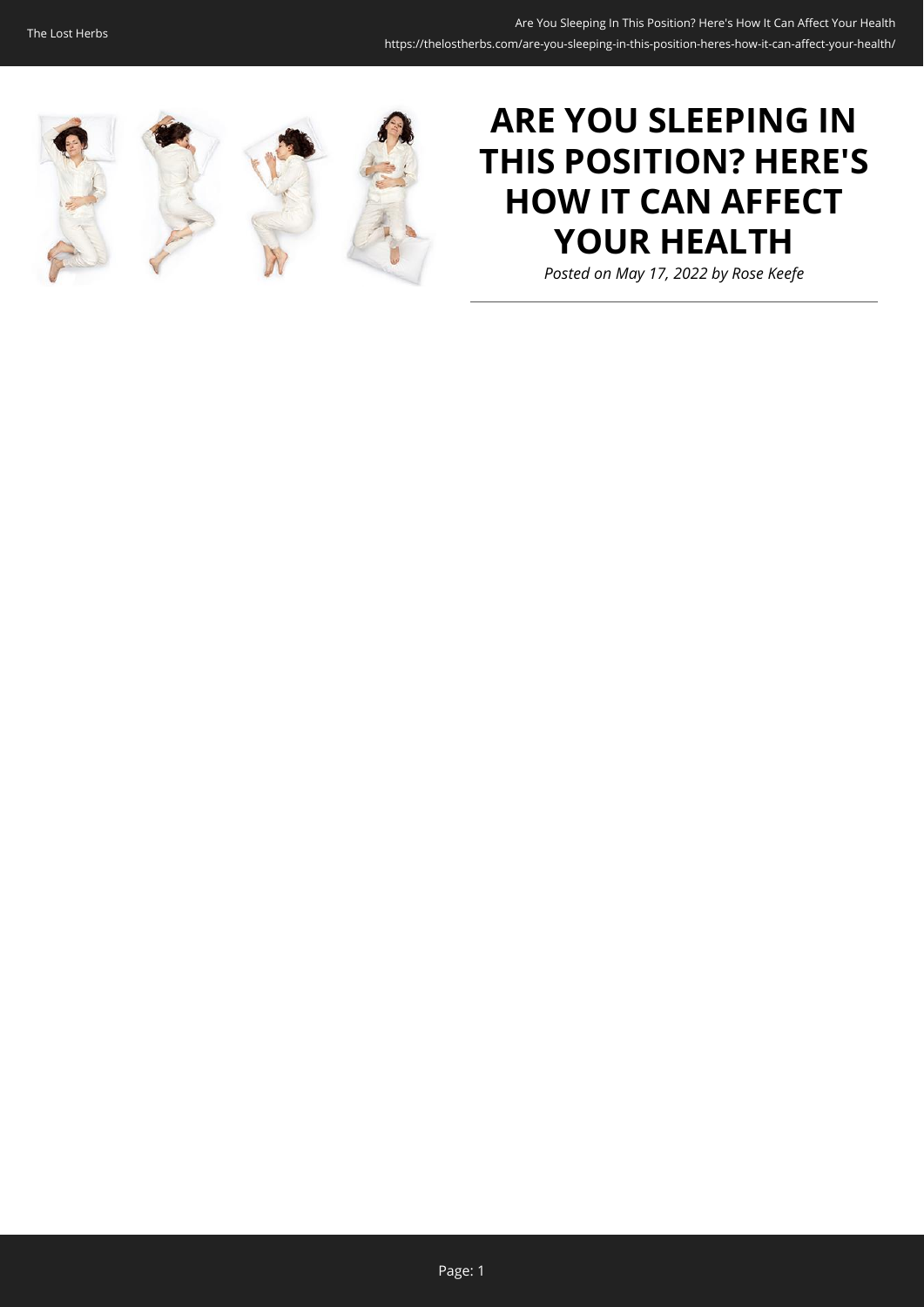Most of us go to bed every night without giving much thought to our sleeping position. We may have a preference for sleeping on our side or back, but don't go so far as to consider the health effects of the way we sleep. However, according to sleep researchers and specialists, our sleeping position does matter: it can make a difference in whether we snore, wake up with neck and back pain, struggle with sleep apnea, and more.

So which position is most beneficial? And what effect does each one have on our health? We'll look at these questions in detail in this blog.

## **What Is the Best Sleep Position?**

According to a [survey by WebMD,](https://www.webmd.com/sleep-disorders/best-sleep-positions) most people sleep on their back or side, and a small percentage sleep on their stomachs. Below is an overview of the different positions and how they can impact your health.

## **Sleeping on Your Side**

For many people, this is the most comfortable sleeping position. When lying on your side, the spine can remain elongated and relatively neutral. The result is less neck, back, and shoulder pain, which is why so many doctors and sleep specialists recommend this position.

When you sleep on your side, you are less likely to experience loud snoring or sleep apnea because these positions don't generally restrict your airway. Research has shown it can reduce the number of apneas and improve the quality of sleep, especially for those with arthritis and neck or back issues.

There may be other health benefits. [According to researchers at Stony Brook University,](https://www.sciencedaily.com/releases/2015/08/150804203440.htm) sleeping in the fetal position may help delay the onset of Alzheimer's, Parkinson's, and other neurological diseases. This is because the position may improve the brain's glymphatic system, which removes waste from the brain. This waste is believed to contribute to the development of neurodegenerative diseases.

So which side is better? Left or right? It actually depends on whether or not you have certain health conditions.

- Sleeping on the left side is best for pregnant women, especially in the second and third trimesters. This is due to increased blood flow to the placenta and improved kidney function, which reduces swelling in the mother's legs and feet.
- Right side sleeping can aggravate heartburn symptoms. This is the case whether you have gastroesophageal reflux disease (GERD) or heartburn for another reason. Turn to your left side to relieve the discomfort.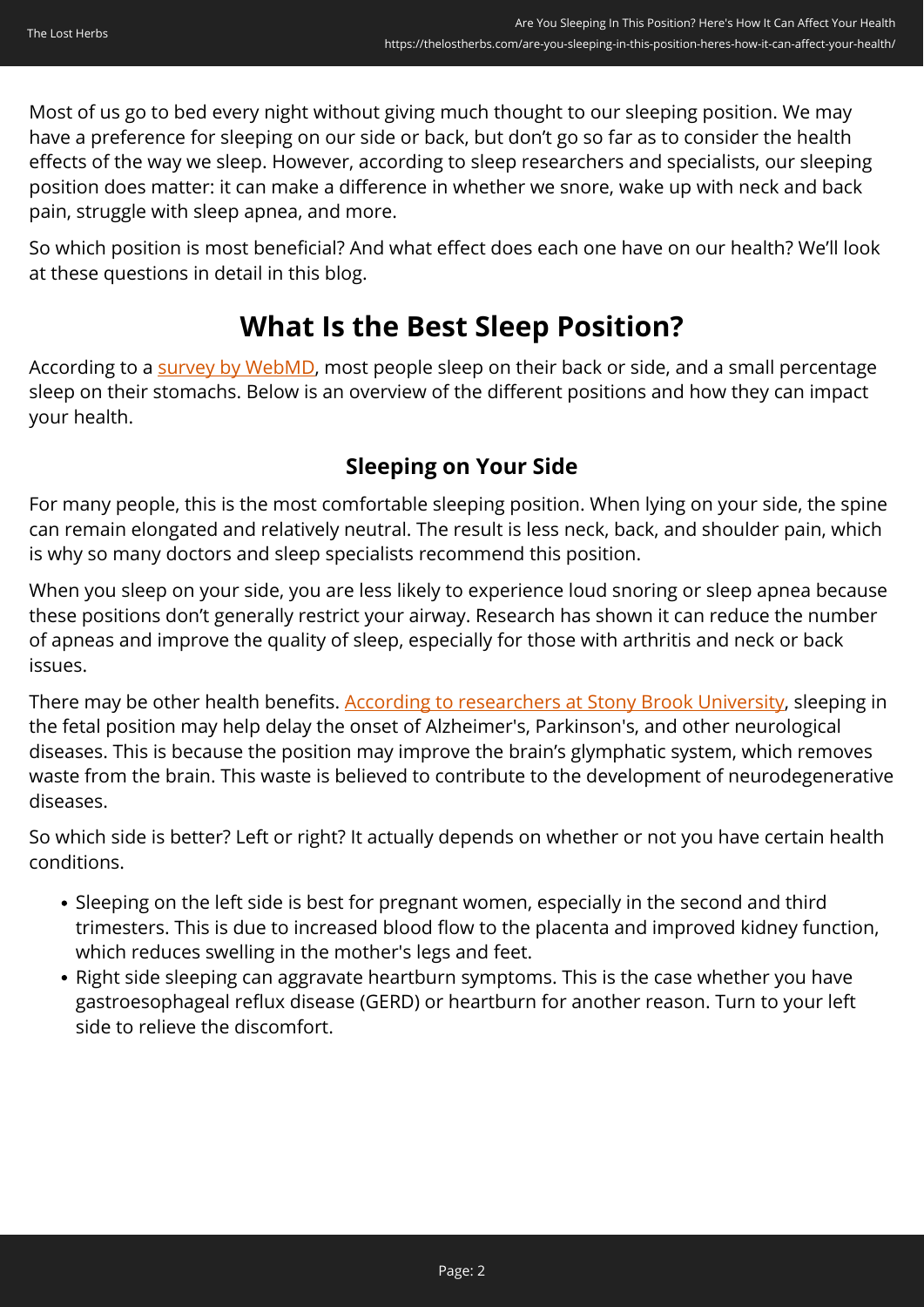Sleeping on the side is most comfortable when the chest and legs are kept straight, with the spine in an elongated, yet natural position. Support the head and neck with a firm pillow or ergonomic cushion and place a pillow between your legs to ease pressure on your lower back and provide better support for your hips and pelvis.

It should be noted that the fetal position causes your spine to assume an extreme curve. For some people, it can cause strain and discomfort on the neck and back. If you curl up tightly, it can also restrict your breathing because your diaphragm has limited space to expand. If you wake up with a sore neck or back, try assuming a 'looser' position by extending your arms in front of your body while you sleep.

## **Sleeping on Your Back**

This is the second most common sleeping position. When you sleep flat on your back, your spine remains in a more natural position. It prevents some of the neck, shoulder, and back pain associated with other postures. Using a pillow to elevate the head can also help to reduce acid reflux problems.

The supine position is not for everyone, however. If you snore or suffer from sleep apnea, it can make your symptoms worse.

- As the tongue and soft tissues relax, gravity pulls them down into the airway, affecting your breathing and disrupting your sleep.
- You may experience thickening and problems with the carotid artery, which supplies blood to your face, neck, and brain.

You can reduce snoring and mild apnea by sleeping on your side or stomach, but those diagnosed with these sleep disorders should speak with their clinician about how to best modify their sleeping habits.

If you suffer from neck pain, you may wake up feeling uncomfortable after sleeping on your back. Support the neck with a low pillow or cervical cushion and prop up the knees with a medium-size pillow or large neck roll. This will also relieve discomfort and strain on the lower back.

### **Sleeping on Your Stomach**

Sleeping face down in the least common position. However, it is generally not recommended despite its ability to reduce snoring.

When your head is elevated by the pillow, keeping your spine in a neutral position becomes challenging. You may end up putting a strain on your neck and back because your spine is forced to overarch. Over time, this position may lead to pain, tingling, or numbness in the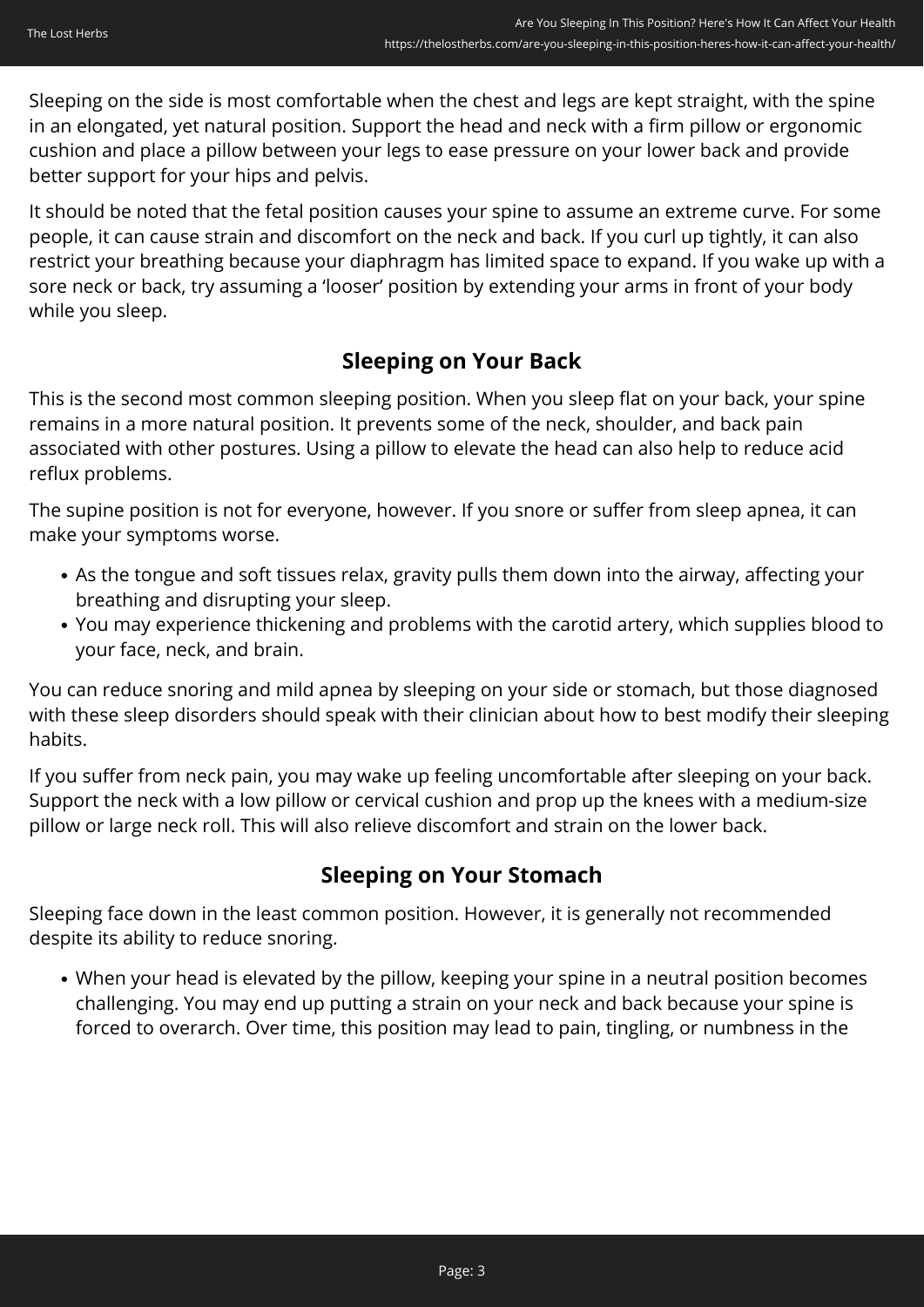extremities.

When you turn your head to the side on the pillow, it can reduce the size of your airway and limit blood circulation.

If you find yourself regularly sleeping on your stomach, try making these adjustments so the position is less stressful.

- Keep your neck straight and rest your forehead on the bottom edge of the pillow. This lets you breathe more freely while keeping your spine in a more neutral position.
- Use a thin pillow to raise your pelvis and reduce pressure on your lower back.

If you suffer from back pain, allergies, acid reflux, sleep apnea, or are pregnant, you may benefit from different sleep positions. In these cases, it may be worthwhile to try sleeping in a new position to ensure more restful slumber. [According to the Sleep Foundation,](https://www.sleepfoundation.org/sleeping-positions) one study involved training a group of adults with back pain to sleep on their backs or sides. They experienced significant pain relief after just four weeks. If you're living with pain or any other health challenge, the right position may deliver the relief you need- in your sleep!

### **You may also like:**

**[The First Thing You Should Do Immediately After a Stroke](https://thelostherbs.com/the-first-thing-you-should-do-immediately-after-a-stroke/)**

**[Your Hip and Low Back are Aching Because...](https://hop.clickbank.net/?vendor=painfix&affiliate=easycellar&tid=C02SleepingPositionHPF)**(Video)

**[Sitting is Dangerous](https://thelostherbs.com/sitting-is-dangerous/)**

**[7 Natural Remedies To Reduce Blood Clots And The Risk Of Stroke](https://thelostherbs.com/7-natural-remedies-to-reduce-blood-clots-and-the-risk-of-stroke/)**

**[Soak Your Troubles Away with Homemade Tub Tea](https://thelostherbs.com/soak-your-troubles-away-with-homemade-tub-tea/)**